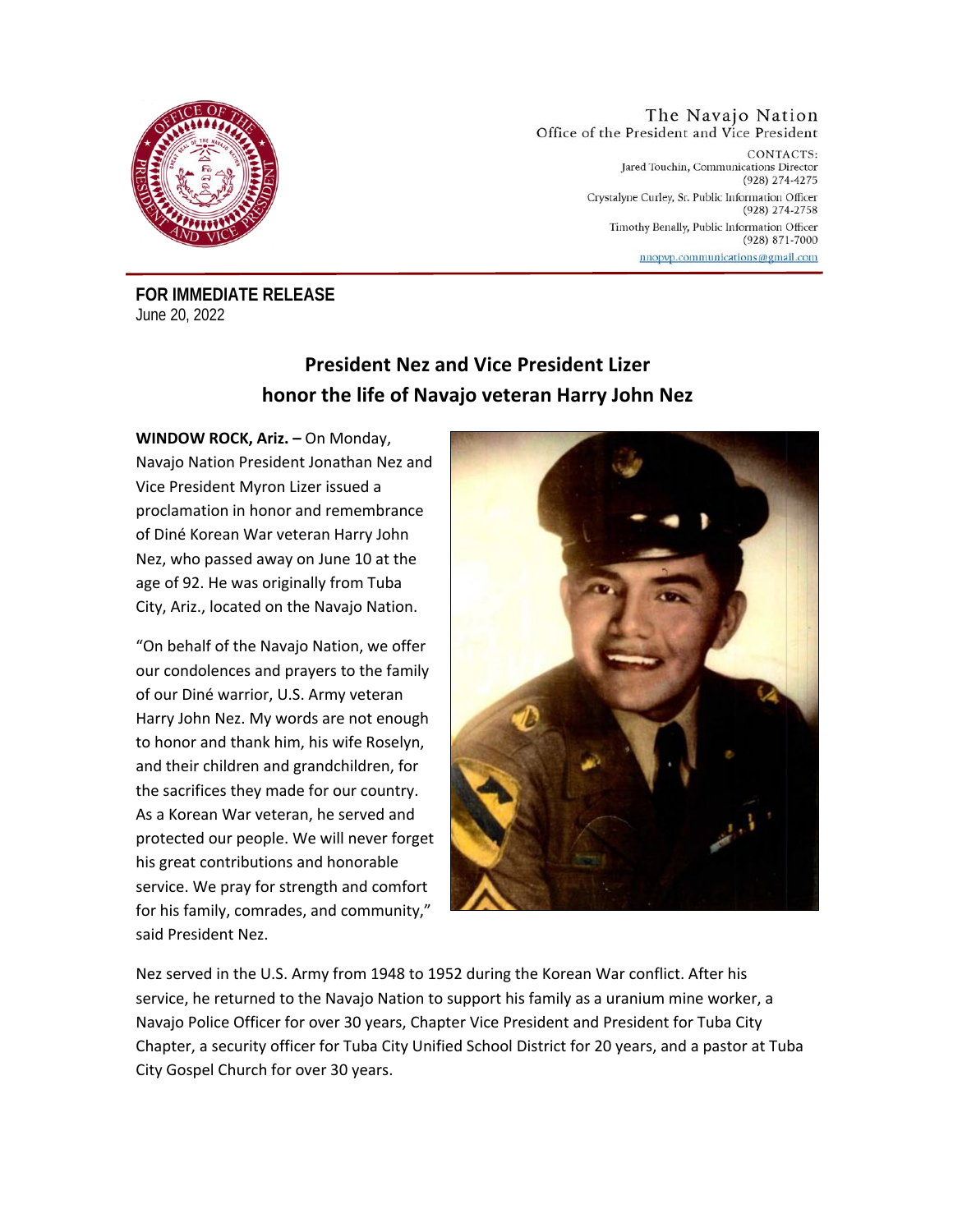"Our country was truly blessed with the courage and service of Harry John Nez and the sacrifices of his wife, Roselyn, and their family. May God continue to guide his family and congregation as we grieve a great leader who helped our communities in many capacities. He was a man of great faith. Let us take comfort that he is now in God's kingdom. We will honor and remember his legacy," said Vice President Lizer.

Survivors include his wife, Roselyn P. Nez, his son, Calvin J. Nez, his daughter, Melvina John, and his grandchildren and great-grandchildren. The funeral service for U.S. Army Harry John Nez will be held on Tuesday, June 20, at Tuba City Full Gospel Church in Tuba City, Ariz.

### # # #

For the latest news from the Office of the President and Vice President, please visit http://www.opvp.navajo-nsn.gov/ or find us on Facebook, Twitter, and Instagram.